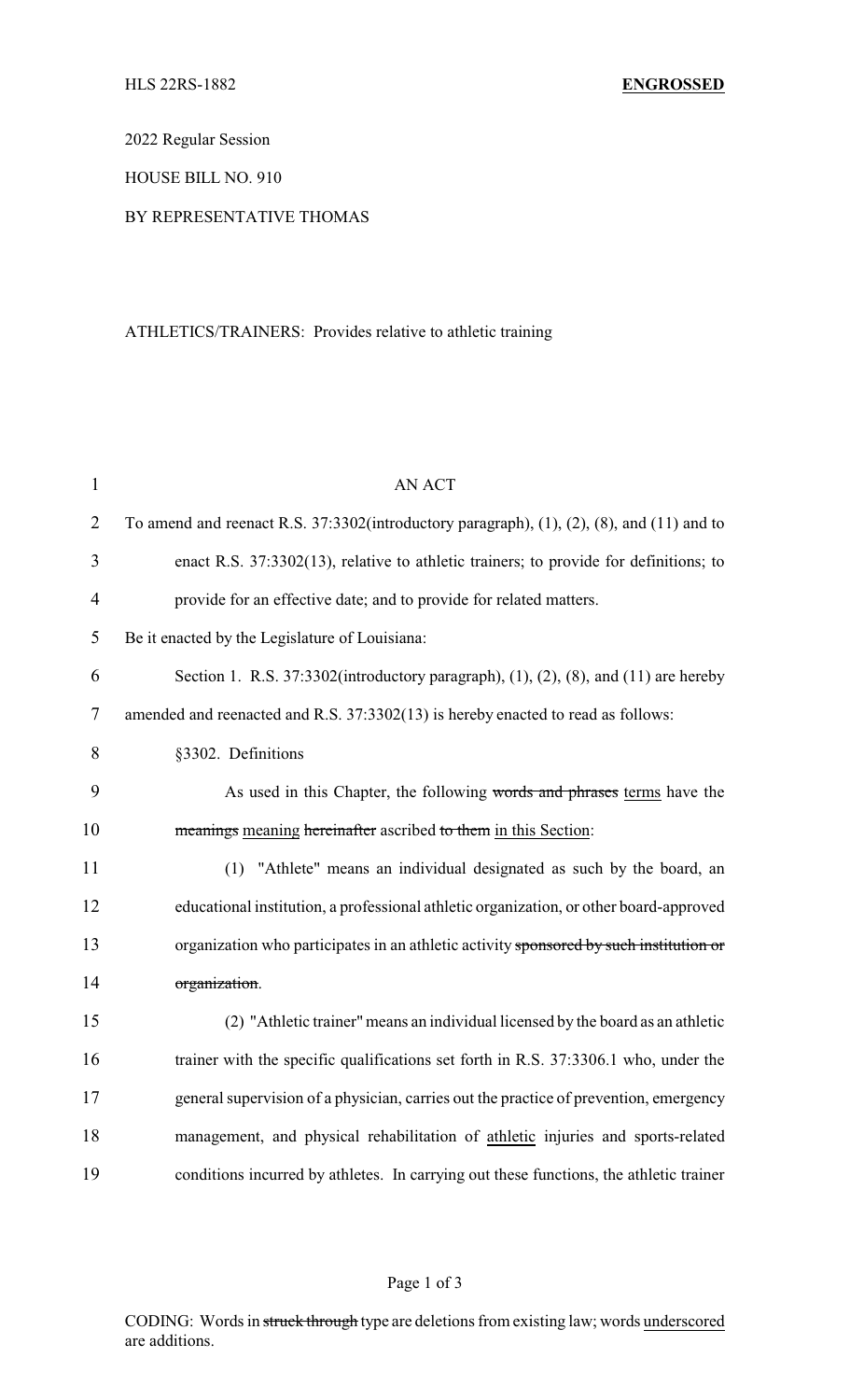consulting physician, or both.

\* \* \*

shall use whatever physical modalities are prescribed by a team physician or

 (8) "Emergencymanagement" means the immediate care given to an injured athlete under the general supervision of the team or consulting physician. To accomplish this care, an athletic trainer may use such methods as accepted first aid procedures approved by the American Red Cross, the American Heart Association, or protocol previously established by the athletic trainer and the team or consulting physicians.

\* \* \*

 (11) "Physical rehabilitation" means the care given to athletes following an 12 athletic injury and recovery. These treatments and rehabilitation programs may consist of preestablished methods of physical modality use and exercise as prescribed bya team physician, consulting physician, or both. Physical rehabilitation also includes working cooperatively with and under the general supervision of a physician with respect to the following:

\* \* \*

 (13) "Athletic injury" means any injury, illness, or medical condition sustained by an athlete as a result of his participation in exercises, sports, games, or recreational activities.

 Section 2. This Act shall become effective upon signature by the governor or, if not 22 signed by the governor, upon expiration of the time for bills to become law without signature by the governor, as provided by Article III, Section 18 of the Constitution of Louisiana. If vetoed by the governor and subsequently approved by the legislature, this Act shall become effective on the day following such approval.